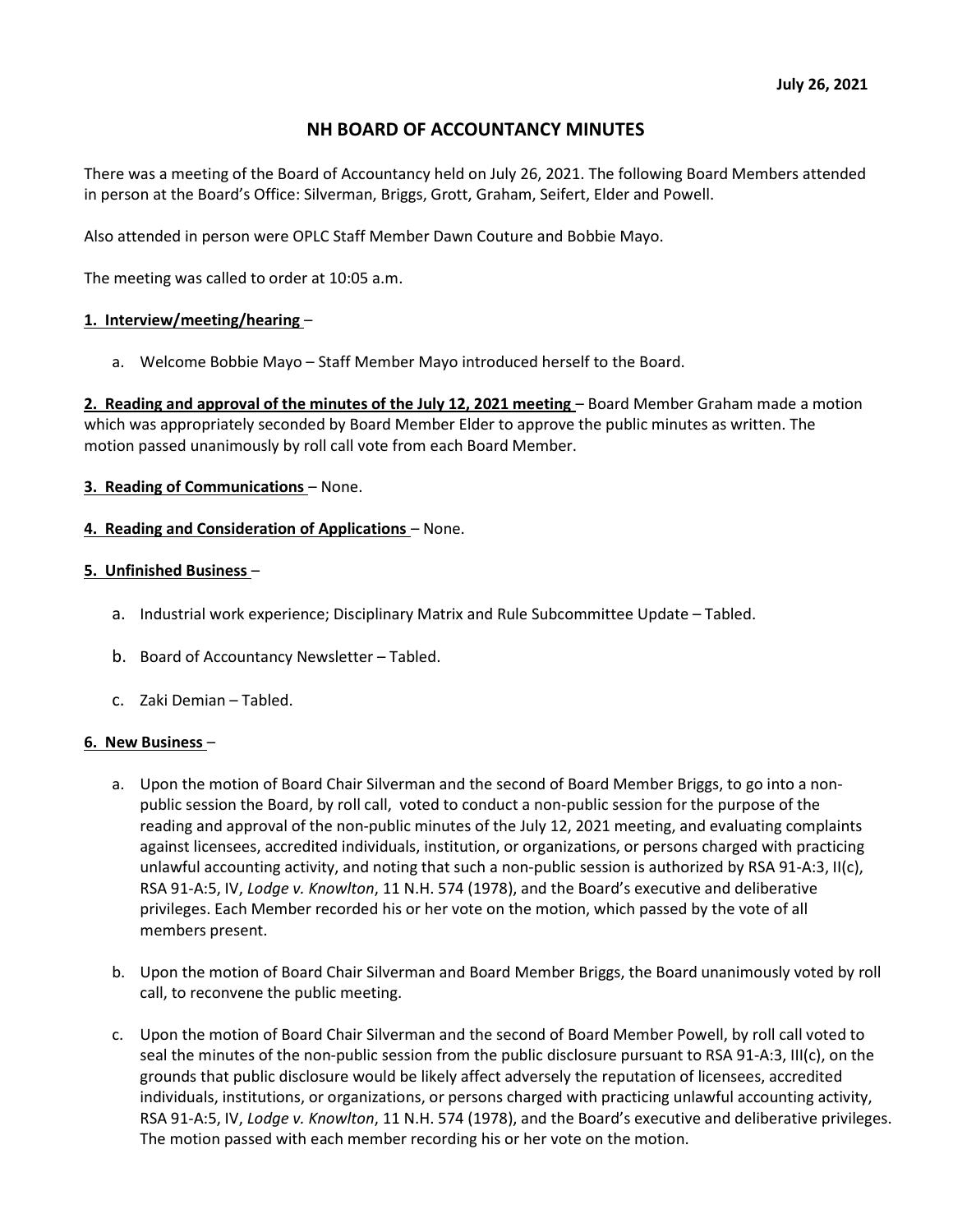#### 6. New Business, Continued –

- d. Sami Jamal Elshaweesh Requesting to extend AUD exam Board Member Elder made a motion which was appropriately seconded by Board Member Grott to grant a 4-month extension for AUD. The motion passed unanimously by roll call vote from each Board Member.
- e. John Edward Meyer Waiver request for not meeting 20 hours by June 30, 2019 Board Member Elder made a motion which was appropriately seconded by Board Member Powell to grant a one-time waiver with an administrative fine per administrative rule Ac 403.01 (n). Waiver shall be noted in the licensee's file. The motion passed unanimously by roll call vote from each Board Member.
- f. Georg Christof Speiser Request to reinstate AUD & FAR credits Board Member Elder made a motion which was appropriately seconded by Board Member Graham to grant an extension for AUD & FAR until December 31, 2021 due to the ongoing pandemic of COIVD. The motion passed unanimously by roll call vote from each Board Member.
- g. Sameh Ahmed Request to extend AUD credit Exam was passed after March 17, 2020 therefore, candidate is not eligible to receive an extension per the Board's most recent standing order in which an exam shall be taken and passed prior to March 17, 2020. Board Member Elder made a motion which was appropriately seconded by Board Member Briggs to keep this on record. The motion passed unanimously by roll call vote from each Board Member.
- h. Louvenia Morgia Waiver request for not meeting 20 hours by June 30, 2020 Board Member Graham made a motion which was appropriately seconded by Board Chair Silverman to issue and administrative fine. Also, for licensee to submit a total number of CPE hours per calendar year as there was not enough info on their 2021 CPE hours. The Board will review the additional information at their next meeting. The motion passed unanimously by roll call vote from each Board Member.
- i. Yue Jiang Request to extend BEC credit one more period Board Member Graham made a motion which was appropriately seconded by Board Member Seifert to grant an extension for BEC until December 31, 2021. The motion passed unanimously by roll call vote from each Board Member.
- j. Vernique Henfield Waiver request for not meeting 20 hours by June 30, 2020 & 2021 Board Member Graham made a motion which was appropriately seconded by Board Member Seifert to grant a onetime waiver with an administrative fine per administrative rule Ac 403.01 (n). Waiver shall be noted in the licensee's file. The motion passed unanimously by roll call vote from each Board Member.
- k. Hayato Matsuzaki Waiver request for not meeting 20 hours by June 30, 2019 2021 Tabled.
- l. Russ & Cheryl Sullivan Waiver request for not meeting 20 hours by June 30, 2020 Board Member Graham made a motion which was appropriately seconded by Board Member Briggs to grant a one-time waiver per administrative rule Ac 403.01 (m) for Russ. Waiver shall be noted in the licensee's file. Cheryl must submit her own request to the Board. The motion passed unanimously by roll call vote from each Board Member.
- m. Robert Moriarty Waiver request for not meeting 20 hours by June, 2019 2021 Board Member Grott made a motion which was appropriately seconded by Board Member Seifert to grant a one-time extension until August 31<sup>st</sup>. The motion passed unanimously by roll call vote from each Board Member.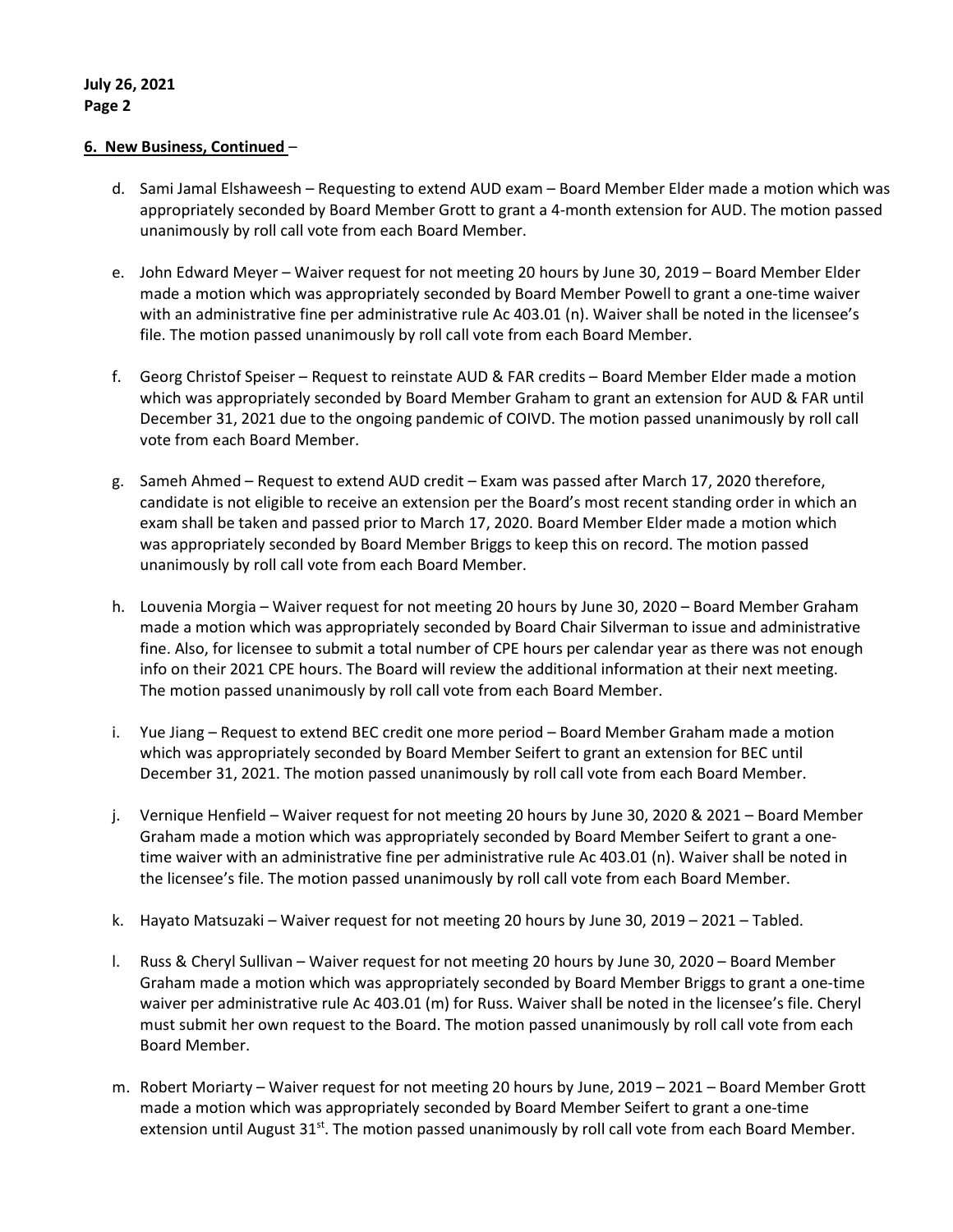#### 6. New Business, Continued –

- n. Laddavanh Phommaleuth Waiver request for not meeting 20 hours by June 30, 2020 Board Member Grott made a motion which was appropriately seconded by Board Member Seifert to grant a one-time waiver per administrative rule Ac 403.01 (l). Waiver shall be noted in the licensee's file. The motion passed unanimously by roll call vote from each Board Member.
- o. Robert Getchell Waiver request for not meeting 20 hours by June 30, 2021 Board Member Grott made a motion which was appropriately seconded by Board Member Briggs to provide a 60-day extension to satisfy the deficient hours along with an administrative fine per administrative rule Ac 403.01 (n). Extension will be noted in the licensee's file. The motion passed unanimously by roll call vote from each Board Member.
- p. Steven Giovinelli Extension request per Ac 403.01(n) for not meeting the triennial CPE requirement Board Member Grott made a motion which was appropriately seconded by Board Chair Silverman to provide a 60-day extension to satisfy the deficient hours along with an administrative fine per administrative rule Ac 403.01 (n). Extension will be noted in the licensee's file. It is further requested that the licensee does not use state letter head to submit a request. The motion passed unanimously by roll call vote from each Board Member.
- q. Sara "Baldwin" Smith Extension request to earn 20-hour requirement for June 30, 2021 Board Chair Silverman made a motion which was appropriately seconded by Board Member Grott to approve an extension until August  $31<sup>st</sup>$  to satisfy the deficient hours. Also, remind licensee that there are opportunities for free CPE. The motion passed unanimously by roll call vote from each Board Member.
- r. Xin Wang Request to extend BEC Board Chair Silverman made a motion which was appropriately seconded by Board Member Graham to grant an extension for BEC until December 31, 2021. Candidate must pass other 3 exam sections and no further extensions will be granted. The motion passed unanimously by roll call vote from each Board Member.
- s. Charles Kearns Waiver request for not meeting 20 hours by June 30, 2020 Board Chair Silverman made a motion which was appropriately seconded by Board Member Seifert to grant a 60-day extension to satisfy the deficient hours along with an administrative fine per administrative rule Ac 403.01 (n). Extension will be noted in the licensee's file. The motion passed unanimously by roll call vote from each Board Member.
- t. William Jacques Waiver request for not meeting 20 hours by June 30, 2020 Board Chair Silverman made a motion which was appropriately seconded by Board Member Powell to grant a one-time waiver with an administrative fine per administrative rule Ac 403.01 (n). Waiver shall be noted in the licensee's file. The motion passed unanimously by roll call vote from each Board Member.
- u. Yanyan He Waiver request for not meeting 20 hours by June 30, 2019 & 2020 Licensee was randomly selected for CPE audit. Board Member Briggs made a motion which was appropriately seconded by Board Member Seifert for Office Member Couture to submit a compliant for failure to meet the minimum 20-hour CPE requirement by June 30<sup>th</sup> in 2019 & 2020; failure to meet the total hours of CPE's required in a triannual cycle and for submitting a renewal attesting that CPE's hours were completed. The motion passed unanimously by roll call vote from each Board Member.